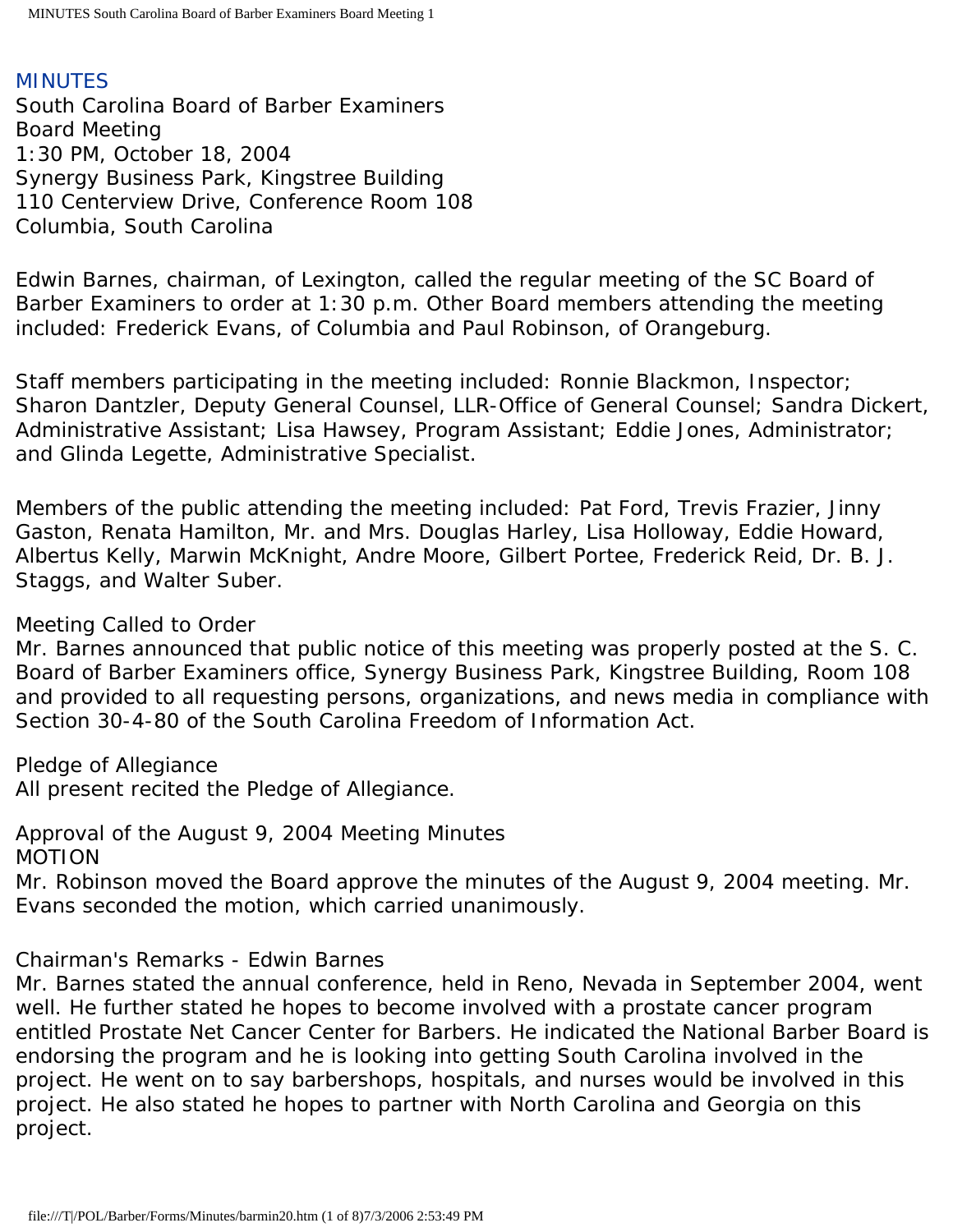Administrator's Remarks, For Information - Eddie Jones Exam Results for August 2004 and September 2004

Mr. Jones presented the members with the exam results for August 2004 and September 2004. These exam results were presented as information only. (The August 2004 and September 2004 exam results are attached and become a permanent part of the record retained at the Board's office.)

Mr. Jones stated he hoped the Board members were pleased with the new facility for the practical exams.

Mr. Barnes stated he hopes to begin the OJT meeting at 10:30 a.m. instead of 11:00 a. m. and indicated that if the OJT meeting began at an earlier time, it may be possible to begin the Board meeting at 1:00 p.m.

Mr. Robinson stated he was also pleased with the facility and the equipment.

Mr. Robinson thanked the members for postponing the meeting to this date and allowing him to attend the cosmetology continuing education meeting last week.

Mr. Evans stated he inspected the Strictly Business Barber College from the August 9, 2004 meeting. He indicated it was a nice facility.

Advisory Opinions, If Needed, Office of General Counsel Legislative Update, If Needed, Legislative Liaison Office There were no advisory opinions or legislative update given during the October 18, 2004 meeting.

# Unfinished Business

1. Approval of Affidavits/Records

a. Melvin Jefferson, Jr.

Mr. Jefferson appeared before the Board during the August 2004 meeting. At that time he was informed he must produce evidence regarding his completion of a nine-month barber college and affidavits from three registered barbers attesting that he was registered as an apprentice for twelve months during that time. It was suggested he locate tax records during that time which would indicate that he was working in a barbershop during that time.

Mr. Jefferson did not appear at this meeting.

The Board determined it would discuss this matter in executive session.

New Business

1. Approval of Reinstatement Application

a. Walter Pinckney Suber

Walter Pinckney Suber has submitted an application to become a master haircare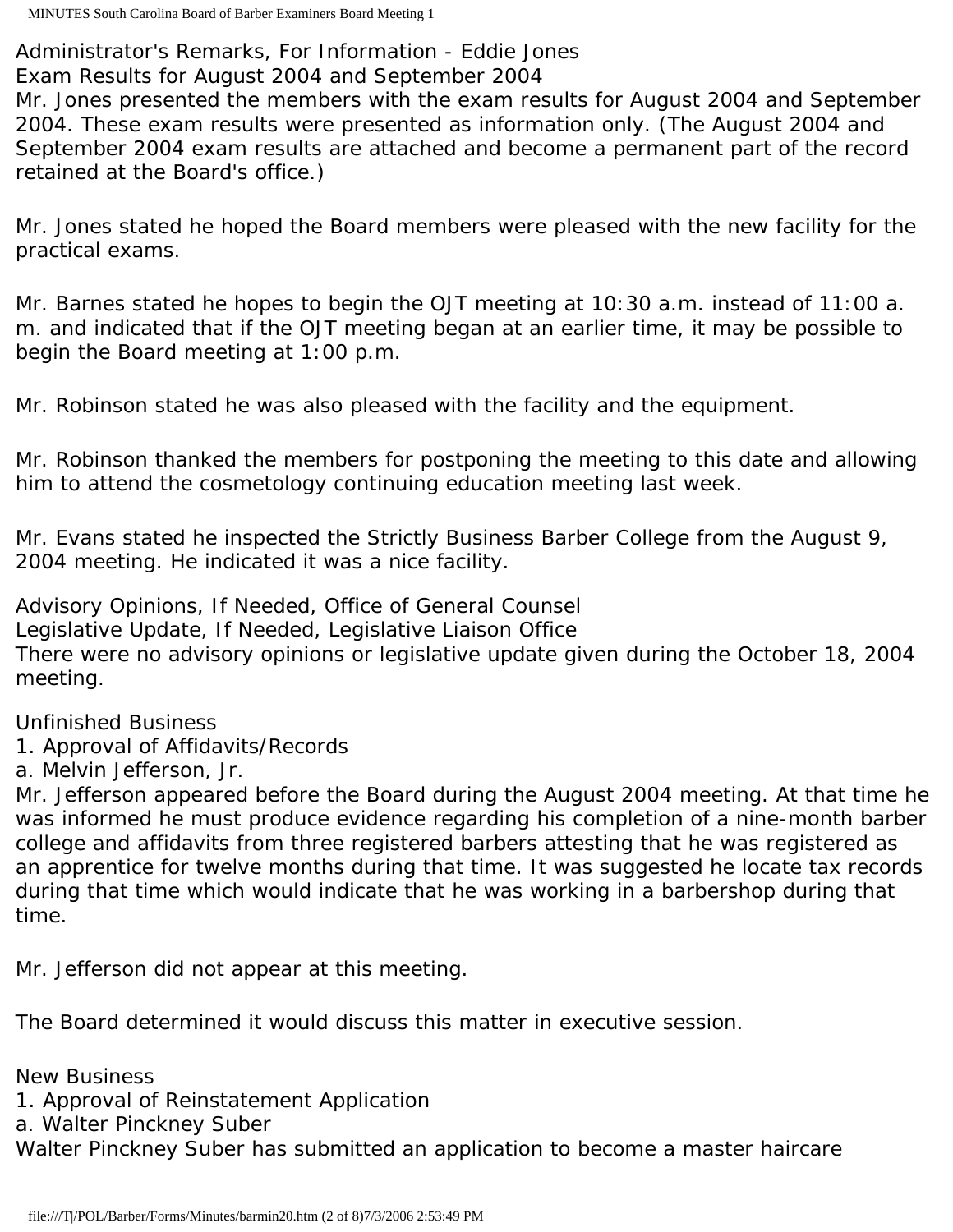specialist. His application indicates he has an arrest record.

Walter Suber appeared before the Board at this time.

Mr. Suber stated he was incarcerated in 2001 for conspiracy for trafficking drugs and was sentenced to 41 months in a federal prison. During his incarceration he decided he would like to reinstate his license after his release. He then went through a nine-month residential drug program. He has since opened an investment business and would like to practice in the barber profession. He is currently serving a six-year probation, which began in May 2004. He went on to say conditions of his probation include staying drug free, random drug testing once a month and gainful employment. He has established a real estate investment company since his release. He indicated his probation officer is Charles Hatfield of the United States Probation Office.

## MOTION

Mr. Evans made a motion, seconded by Mr. Robinson and unanimously carried, the Board discuss this matter in executive session.

2. Approval of Third Student Permit

a. Andre D. Moore

Andre Moore has submitted a request for a third student permit. His request indicates he has held two student permits while attending Denmark Technical College for one and onehalf years.

Andre Moore appeared before the Board at this time.

Mr. Moore attended Denmark Technical College for one and one-half years; however, he did not complete his training within a timely manner because he had to attend classes that did not relate to barbering. He went on to say he no longer attends Denmark Technical College. He believes he has a balance of over 400 hours yet to take. He went on to say his OJT instructor would be Clarissa Perry.

## MOTION

Mr. Evans moved the Board grant Mr. Moore a third student permit with the understanding this is his last permit. The motion was seconded by Mr. Robinson and unanimously carried.

The Board informed Mr. Moore that since he would be receiving OJT instruction he would be required to complete 800 hours instead of the balance of 400 hours.

Mr. Barnes stated that individuals requesting a third student permit should be aware that the Board does not issue fourth student permits.

## b. Renata Hamilton

Renata Hamilton is requesting Board approval for a third student permit.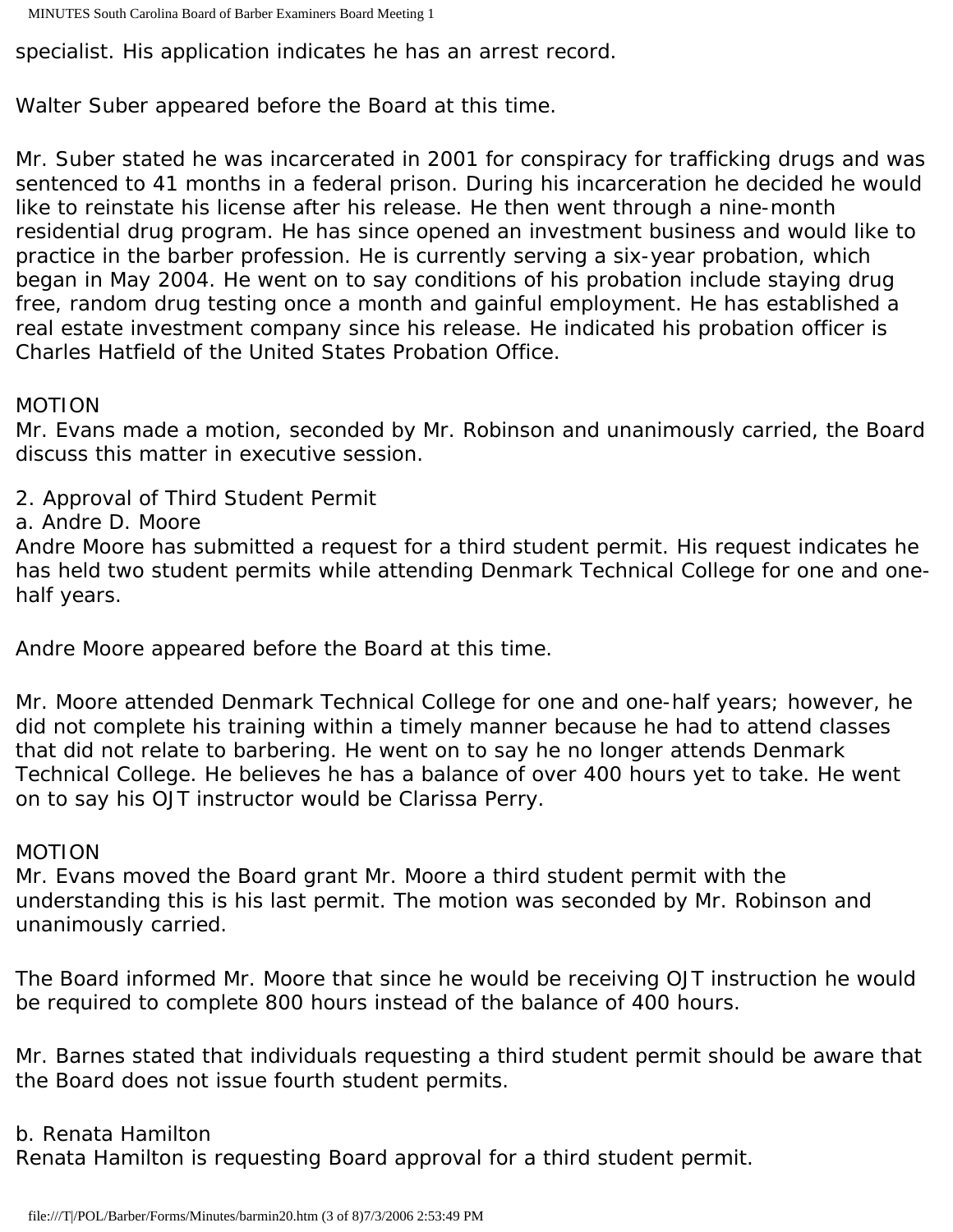Renata Hamilton appeared before the Board at this time.

Ms. Hamilton stated she had been attending school on a part time basis during the first permit. She further stated that during the time she had the second permit she lost concentration. She lacks approximately 400 hours. She is attending Shabazz Barber & Styling College.

#### MOTION

Mr. Evans made a motion, seconded by Mr. Robinson and unanimously carried, the Board grant a third student permit.

c. Frederick L. Reid

Frederick L. Reid is requesting the Board's approval to receive a third student permit.

Frederick L. Reid appeared before the Board at this time.

Mr. Reid stated he would be attending Shabazz Barber & Styling College. He further stated he began OJT in 2002, however, the barbershop closed. He then began training at Shabazz Barber & Styling College in April or May 2003, which is where he would complete his training. He has approximately 400 hours remaining.

#### MOTION

Mr. Robinson moved the Board grant Mr. Reid a third student permit with the same condition (no fourth student permit) as previous individuals. The motion was seconded Mr. Evans and unanimously carried.

e. Gilbert Portee, Sr.

Gilbert Portee, Sr. attended Tolliver's Barber College in 2000, however, he did not receive training on the theory portion of barbering. He is requesting a third student permit to complete his training.

Gilbert Portee appeared before the Board at this time.

Mr. Portee stated after Tolliver's Barber College closed he was diagnosed with an illness. He further stated he would be attending Shabazz Barber & Styling College.

Ms. Patricia Ford, of Contemporary Hair Institute, stated Mr. Portee's application is pending with staff.

#### MOTION

Mr. Robinson made a motion, seconded by Mr. Evans, that the Board grant Mr. Portee a third student permit with the same condition (no fourth student permit) as previous individuals. The motion carried unanimously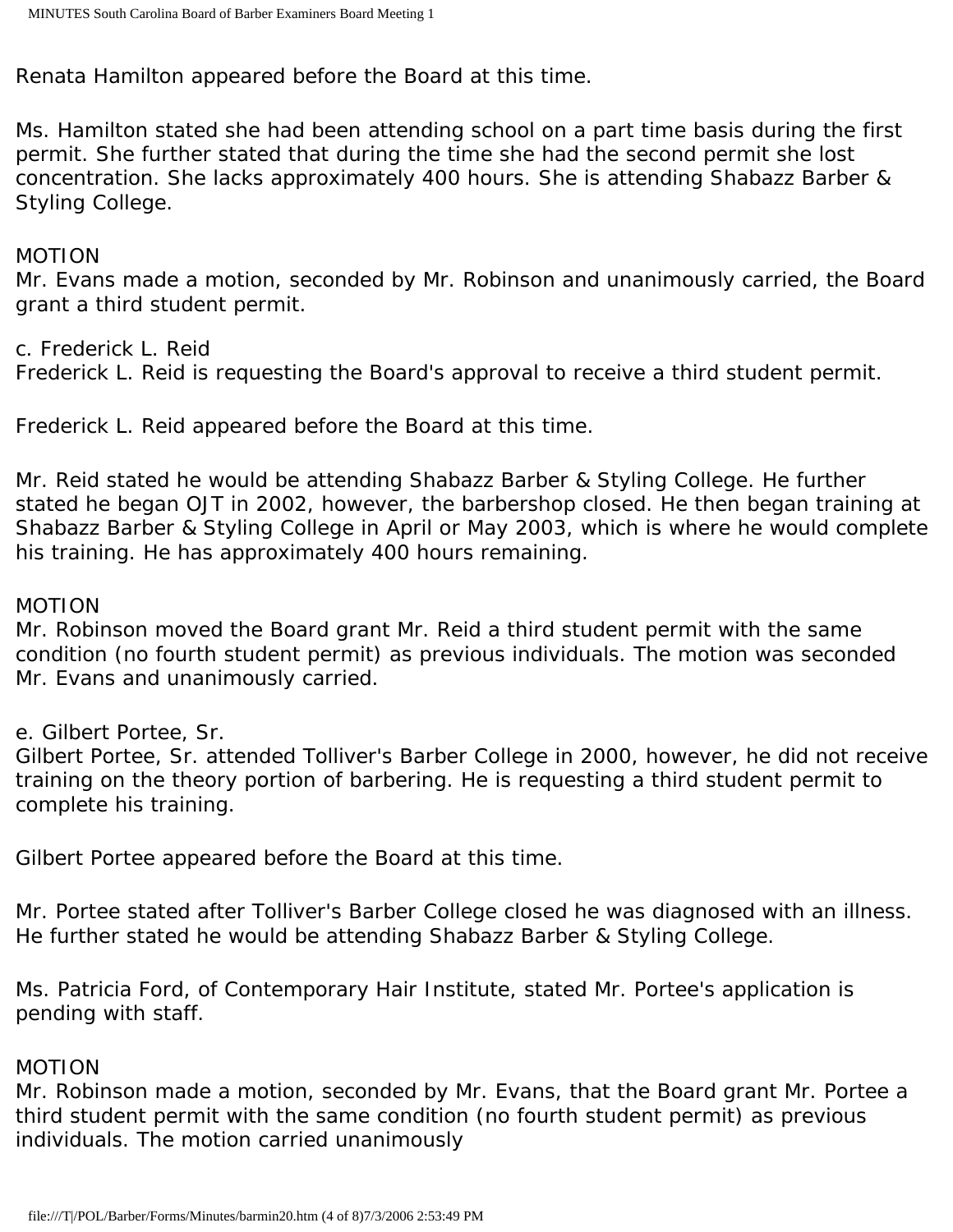d. Albertus Kelly

Albertus Kelly is requesting Board approval for a third student permit. His request indicates he has been hospitalized for the past two months.

Albertus Kelly appeared before the Board at this time.

Mr. Kelly stated he attended Tolliver's Barber College for several months. He then had to have surgery and did not return until October 2003. He further stated he would like to attend Contemporary Hair Institute. He believes he has approximately 180 hours remaining.

### MOTION

Mr. Evans moved the Board grant Mr. Kelly be granted his third permit. Mr. Robinson seconded the motion, which carried unanimously.

3. Approval of "The Barber "Ann" Beauty Shop on Wheels" - Eddie L. Howard The Board received a letter from Eddie Howard requesting to appear before the Board to discuss The Barber "ANN" Beauty Shop on Wheels.

Eddie Howard appeared before the Board at this time.

Mr. Howard stated he would like to assist individuals who are handicapped or invalids as well as single parents with children.

Mr. Barnes stated the practice act allows Mr. Howard to enter the hospitals and nursing homes to practice barbering. However, state law prohibits a mobile van such as Mr. Howard is proposing.

Ms. Dantzler stated the Board would, at a minimum, have to change Regulation 17-20 and would more than likely have to undergo a statutory change.

4. Review/Approval of Extending Student Permits to Three Years - Marwin McKnight, Beaufort-Jasper A.C.E.

Mr. Jones stated there was nothing in place and that the logistics were not set.

Mr. McKnight stated it is expensive for the students to obtain three student permits to complete the program at Beaufort-Jasper A.C.E. He is asking that the Board approve extending the student permits to three years in the school.

Ms. Ford stated it would be a good idea if it would apply to all schools.

## MOTION

Mr. Evans moved the Board table this matter to executive session. Mr. Robinson seconded the motion, which carried unanimously.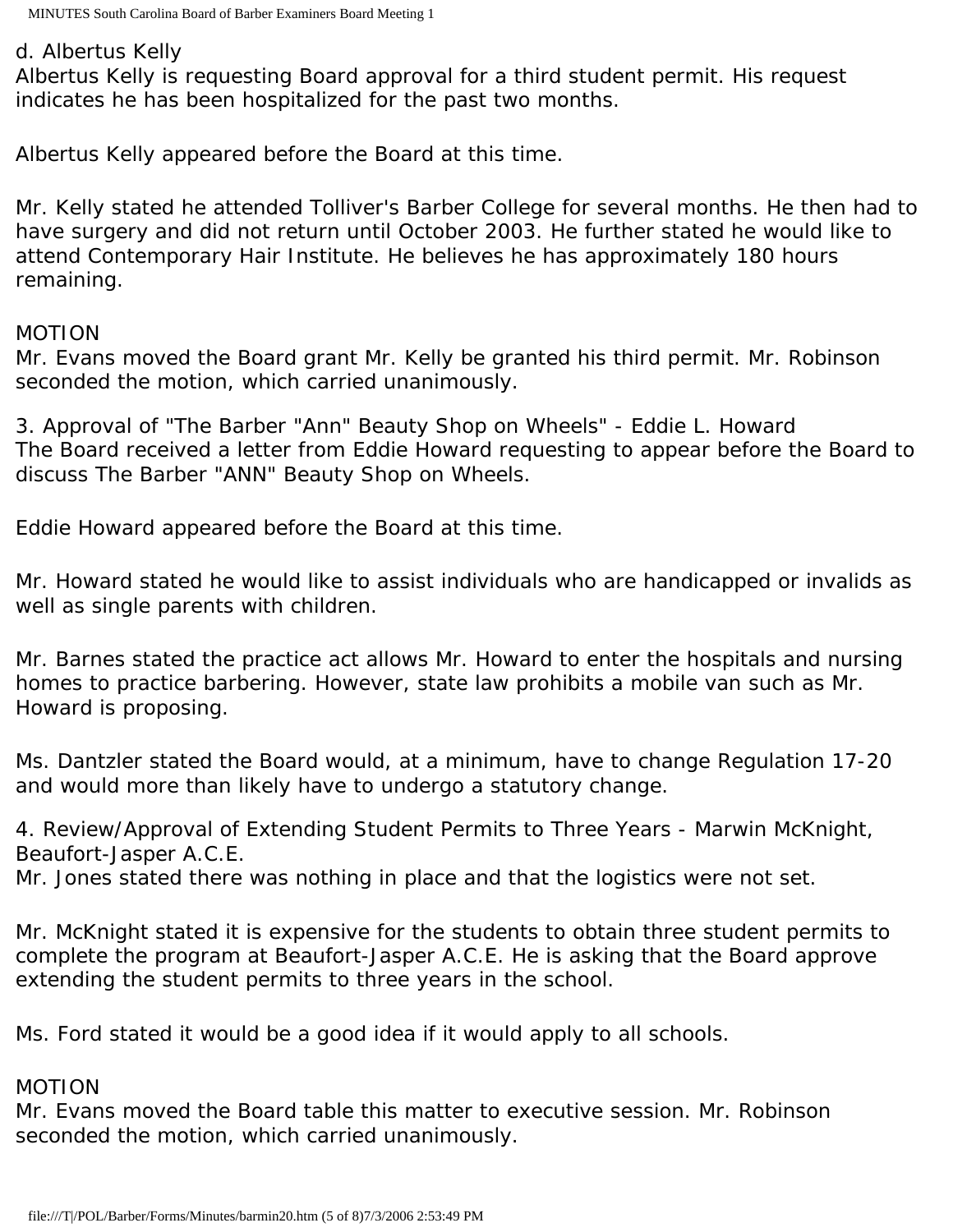Mr. Robinson stated it is his opinion that the private schools are instructing adults and the public schools are instructing students.

5. Review Establishment of Curriculum for Manicuring, Pedicuring and Barber Assistant Shampooing - Karen Shabazz, Shabazz Barber & Styling College Karen Shabazz appeared before the Board at this time.

Ms. Shabazz stated the courses would be 300 hours, not the required 1,500 hours for a full barber license. She would like to teach shampooing, manicure and pedicures separately from the barber curriculum.

Discussion on this matter ensued.

#### MOTION

Mr. Robinson moved to approve the curriculum for shampooing, manicuring, and pedicuring as a barber assistant.

Mr. Robinson withdrew the motion.

### MOTION

Mr. Robinson moved to approve the barber assistant curriculum for Shabazz Barber & Styling College. Mr. Evans seconded the motion, which carried unanimously.

## Discussion Items

6. Review Request to Teach Braiding in Master Hair Care Classes in Barber Schools, Third Student Permits if in School Status, and Application Process - Patricia Ford, Contemporary Hair Care Ins.

Patricia Ford appeared before the Board at this time.

Ms. Hawsey stated Mr. Bryant has asked that she take names in regard to the braiding issue.

Ms. Dantzler stated the General Assembly has passed legislation regarding hair braiding, however, Governor Sanford has not signed the bill so it has not become law. She further stated licensed cosmetologists can braid hair and she believes registered barbers can also braid hair.

Ms. Ford discussed student permits. She would like for students in private barber schools to have one two-year permit.

## e. Trevis Frazier

Trevis Frazier appeared before the Board at this time.

Mr. Frazier stated he was unable to concentrate on learning the practice of barbering during the first permit. He indicated the first permit was bad business. He would continue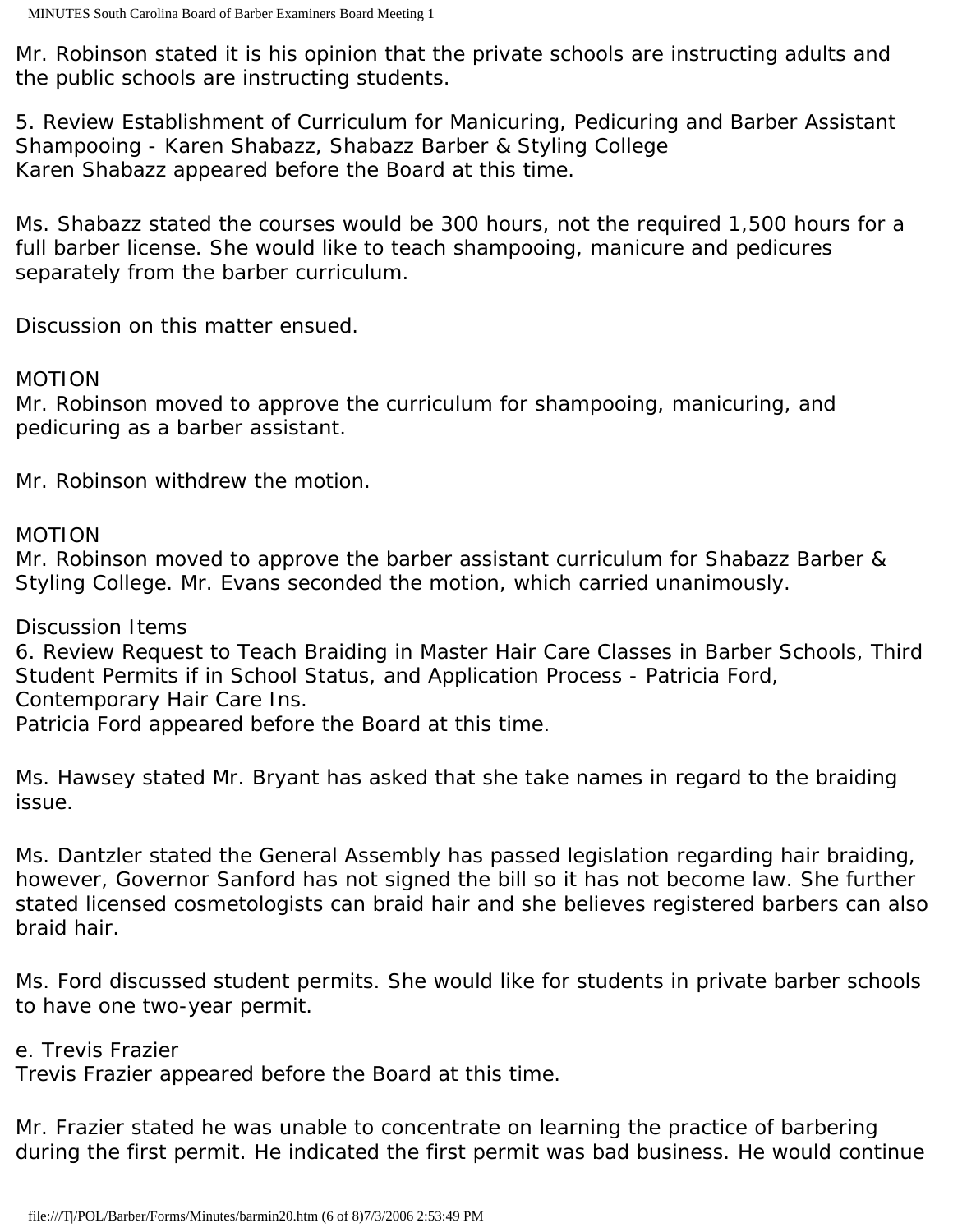with OJT. He has approximately 500 hours left. Henrietta Riley would be his instructor.

MOTION

Mr. Evans moved the Board grant Trevis Frazier a third student permit. Mr. Robinson seconded the motion, which carried unanimously.

Public Comments There were no public comments made during the October 18, 2004 meeting.

Executive Session MOTION Mr. Robinson moved the Board enter executive session to seek legal advice and to discuss disciplinary matters. Mr. Evans seconded the motion, which carried unanimously.

Return to Public Session to Report on Executive Session MOTION

Mr. Robinson moved the Board return to public session. Mr. Evans seconded the motion, which carried unanimously.

Mr. Barnes noted for the record that no motions were made and no votes were taken during executive session.

DRC Reports

MOTION

Mr. Evans moved the Board approve the DRC Reports for October 2004. The motion was seconded by Mr. Robinson and unanimously carried.

Melvin Jefferson, Jr.

MOTION

Mr. Evans made a motion, seconded by Mr. Robinson and unanimously carried, the Board approve the affidavits and allow Mr. Jefferson to take the written and practical exams.

Walter Suber

Mr. Robinson stated the Board is deeply concerned about Mr. Suber's arrest record and that the Board would Mr. Suber and his probation officer appear with him at the next scheduled meeting of the Board, which is December 13, 2004.

Mr. Barnes stated the Board would need a copy of the probation report and a fitness report to include compliance with drug testing.

Review/Approval of Extending Student Permits to Three Years - Marwin McKnight, Beaufort-Jasper A.C.E.

Mr. Barnes stated he would form a committee to consist of Mr. Evans, an OJT instructor, a member of the public school system, a private school owner, and a technical school owner. The Board asked staff to recommend individuals for this committee.

Adjournment